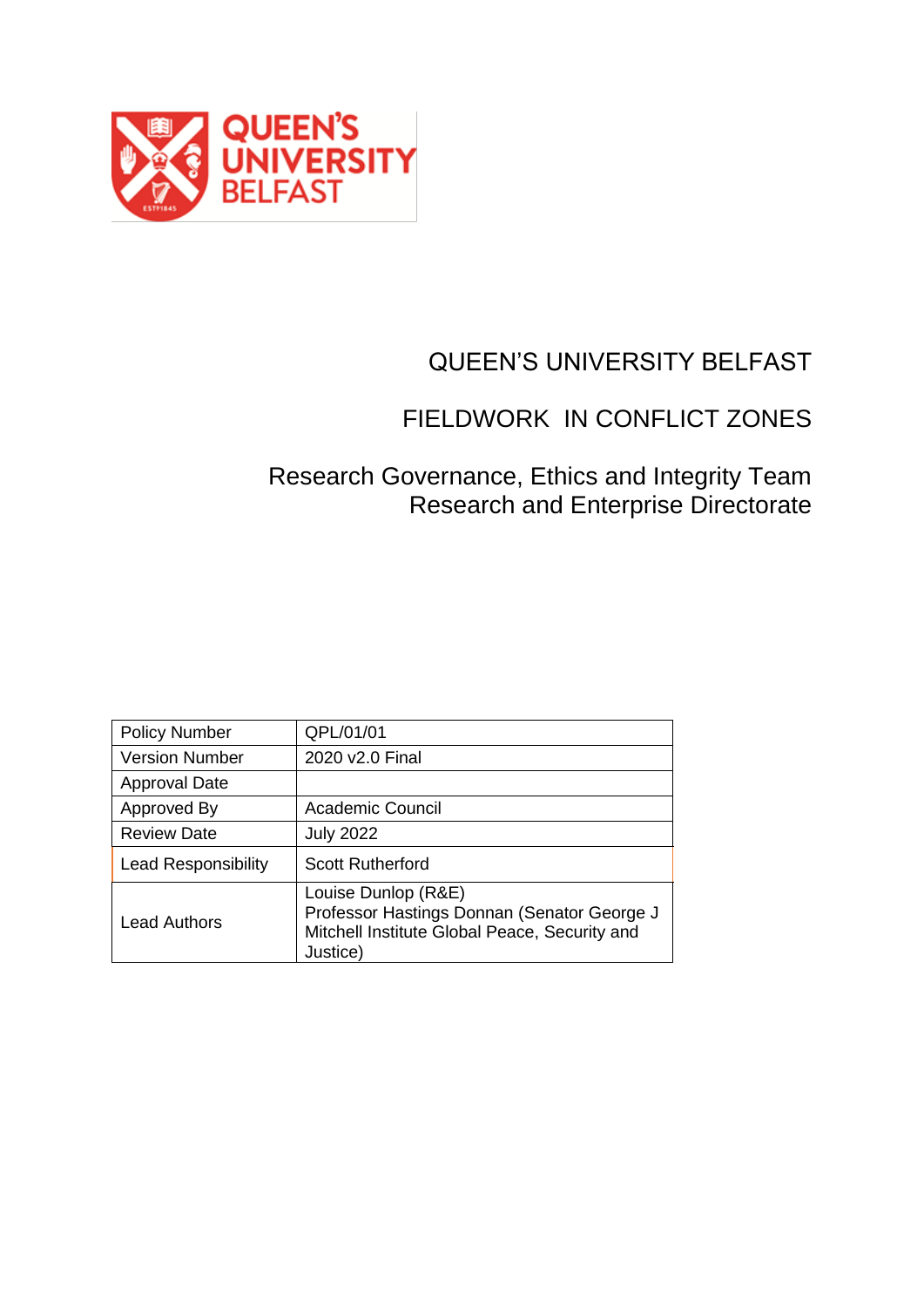### 1. EXECUTIVE SUMMARY

1.1 This policy has been developed to guide and support researchers planning to undertake research/fieldwork in areas that are at high risk of political/civilian instability i.e. where the Foreign and Commonwealth Office or another National Consulate advises against all but essential travel.

The Policy outlines responsibilities for key personnel within the University in terms of considering the need to undertake the research/fieldwork, and the decision making process required.

The key function of this Policy is to articulate the University's requirements of the researcher in terms of planning their research/fieldwork, robustly assessing potential risk, developing appropriate strategies to mitigate the risk and ensuring this is an ongoing and managed processes throughout the duration of their research/fieldwork.

It is the Researcher's responsibility to involve their Head of School/Institute Director/Supervisor throughout the development of travel plans and also duration of the research/fieldwork. The Researcher must also work closely with Insurance Services in the Finance Directorate to ascertain the most up-to-date intelligence from the University's appointed travel risk Management Company.

A risk assessment template has been developed (Appendix 1) to support researchers in their preparations. It is expected that a risk assessment is carefully completed, giving full consideration to potential risks and how these are to be mitigated, for each episode of travel.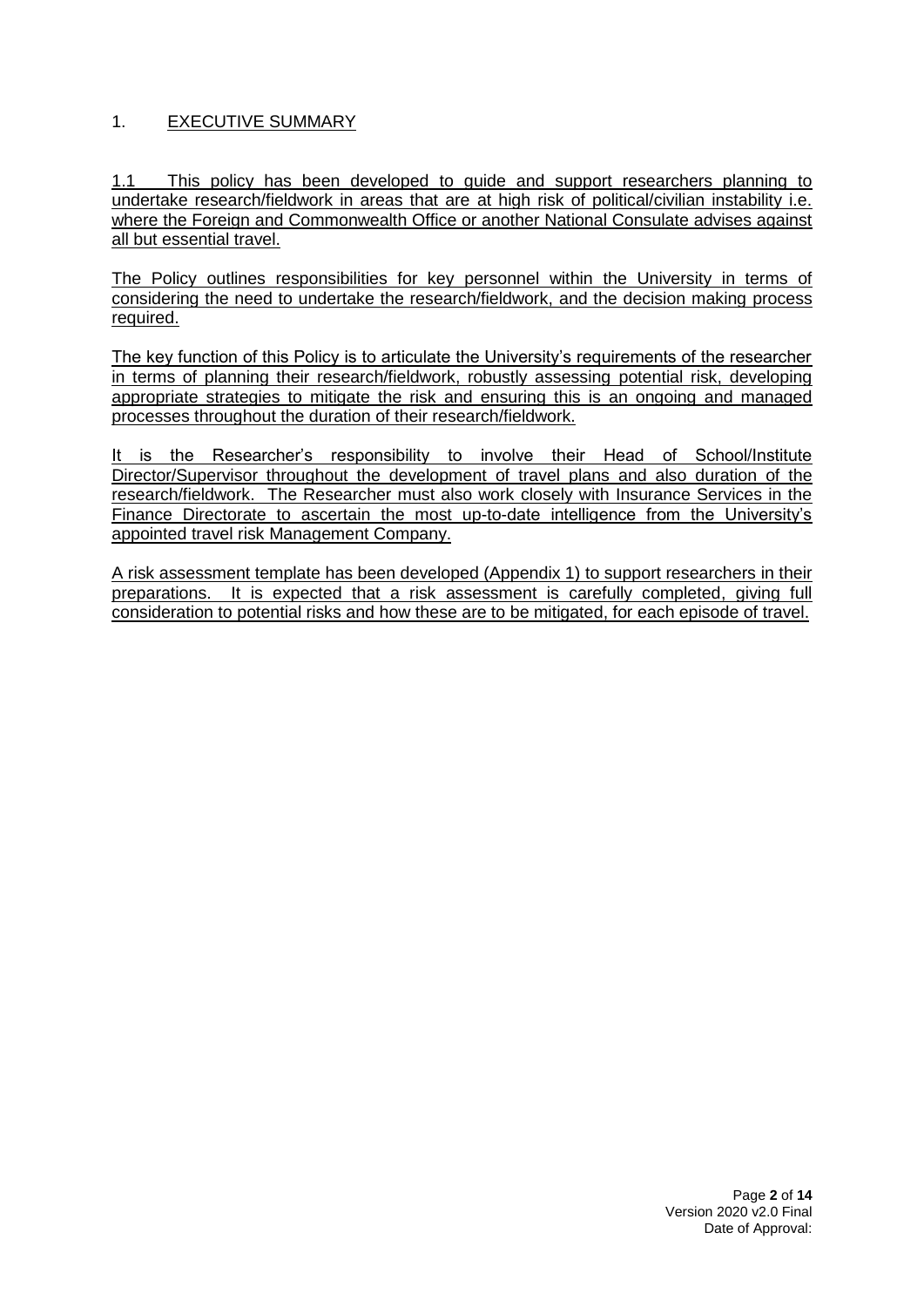#### 2. Rationale

- 2.1 Queen's University, Belfast, is a research intensive University that promotes collaborative national and international research. With an international reputation the University's social scientists are best placed to research current and past international challenges through inter-disciplinary research. Through the research conducted by or on behalf of University researchers, society can gain from the University's meaningful contribution to the building of peace, security and inclusivity throughout the world.
- 1.2 Given the breadth of social science research there may be occasions when it is necessary to conduct research in-country. This fieldwork is vital to informing and building knowledge and deeper understanding. However, the countries within which it may be conducted could potentially be unstable, and/or actively undergoing conflict and strife. It is necessary that those seeking to undertake fieldwork in hostile or remote locations understand the potential risks involved and that due consideration is given to mitigation of the risks.

#### 3. Objectives

The objective of this policy is to enable decision making regarding research to be undertaken in areas that are of high risk due to political/civilian instability i.e. where the Foreign and [Commonwealth Office](https://www.gov.uk/foreign-travel-advice) or another National Consulate advises against all but essential travel. It will do this by providing:

- 3.1 A standard approach to the review of studies to enable the decisions of research in conflict zones to be made systematically, objectively and at an appropriate level within the University.
- 3.2 A structured approach to considering the value of the research, assessing and mitigating the risk and giving due consideration to whether the fieldwork has approval to proceed.
- 3.3 Guidance to staff and/or PGR students who wish to undertake fieldwork as part of their research and an outline of the support that must be given to ensure the effective delivery of research in order to complete important research projects to an appropriate scholarly standard.
- 3.4 A document providing up-to-date and relevant information/guidance, which is supported by a Frequently Asked Question Section on the Research Governance website.

#### 4. Statement

- 4.1 Travel to conflict zones remains rare for undergraduate and postgraduate taught levels, even for students undertaking the MA in Conflict Transformation and Social Justice or in Violence, Terrorism and Security. However, any such proposed travel will be assessed through this policy.
- 4.2 For PGR students an examination of the risks involved in any proposed travel to conflict zones is integrated into the assessment of the viability of the research project. This should begin at the time of initial review, or earlier if necessary, and any plans to travel must be discussed on a continuous basis with supervisors.
- 4.3 Members of academic and/or research staff planning research in conflict zones must submit a risk assessment to a research ethics committee and state clearly in the risk assessment that they have complied with this policy. This applies to all research in conflict zones, not just research involving human participants.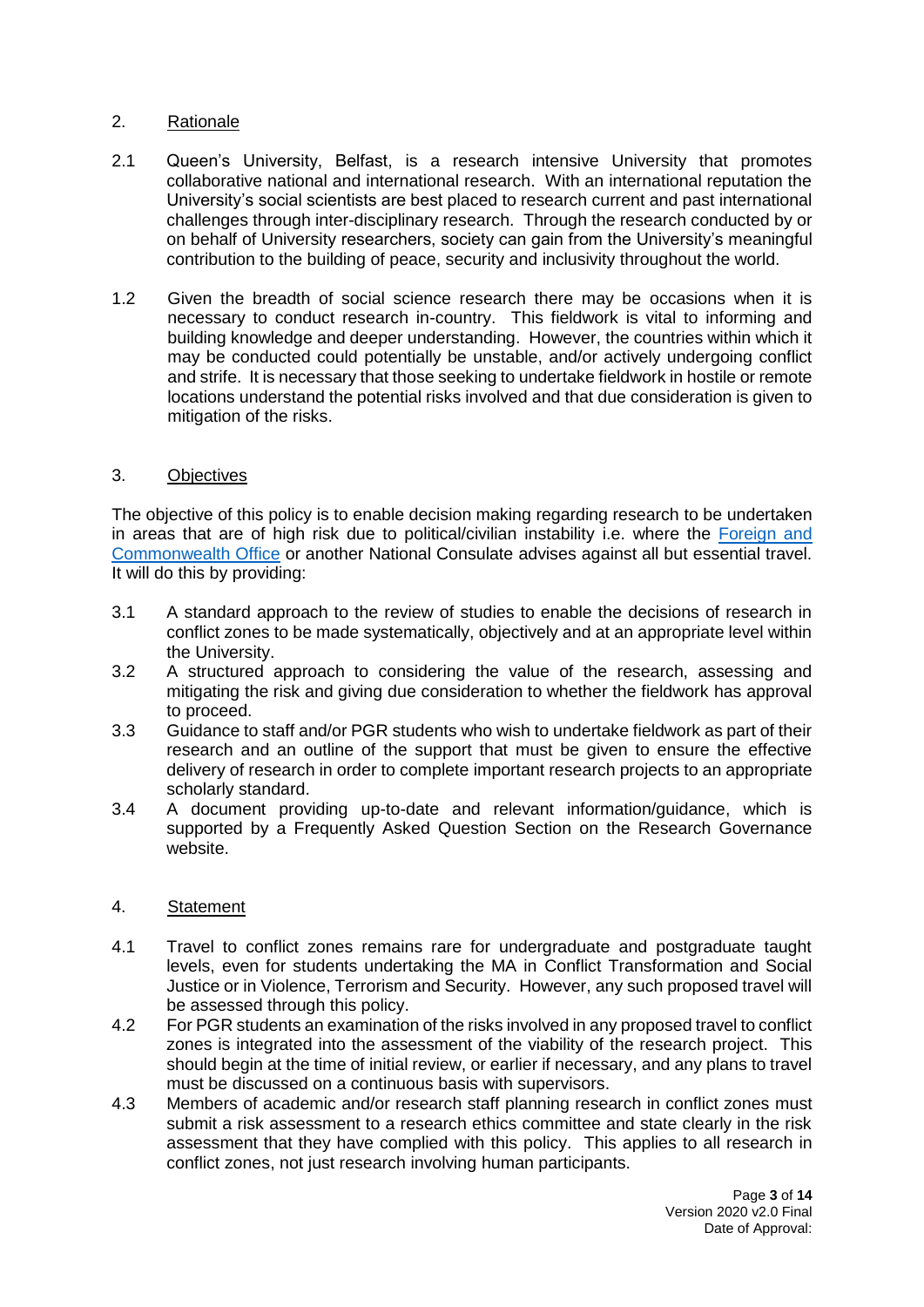#### 5. Responsibilities

**Senate:** As the governing body of the University, Senate has ultimate responsibility for ensuring the health and safety of the University's staff and students while at work.

**Vice-Chancellor** is directly accountable to Senate and has ultimate executive responsibility for the health and safety at work of staff and students. In respect of implementation and oversight of this policy, he/she has delegated management responsibility to Faculty Pro Vice Chancellors (PVCs).

**Faculty Pro-Vice-Chancellor** will ensure arrangements are in place for the implementation of this policy in their Faculty and assure themselves that an appropriate approach to mitigate the risk has been identified.

He/she will consider the proposed fieldwork and when reviewing it he/she will be responsible for ensuring due regard has been paid to health and safety considerations.

He/she shall consult with relevant persons (e.g. the Head of School/Institute Director/Supervisor) before determining whether the research can proceed. The decision of the Faculty PVC will be communicated to the relevant line manager for ongoing communication to the researcher.

He/she shall also ensure that the Vice-Chancellor is informed of the proposed research.

Oversight and emergency response decisions shall be delegated to the Head of School/Institute Director/Supervisor.

**Head of School/Institute Director/Supervisor:** Head of School/Institute Director/Supervisor will be closest to the researcher/research team planning the fieldwork, and it will be the responsibility of the Head of School/ Institute Director/Supervisor to ensure the fieldworker(s) have:

- (i) the necessary competence {and experience} to undertake the proposed fieldwork;
- (ii) the researcher has fully considered the risks involved through the completion of a comprehensive risk assessment;
- (iii) that a safe system of working has been established, with the necessary local and home contacts identified;
- (iv) Contingency plans are developed and shared;
- (v) The University's insurers have considered and given cover for the fieldwork;
- (vi) The Faculty PVC is fully apprised of the proposed fieldwork to enable them to decide whether it is permitted to proceed.

**The Researcher(s)** is ultimately responsible for ensuring they have carefully considered and planned their research to ensure travel into areas of conflict is necessary to deliver the required outcome. They must:

- (i) Ensure they are fully aware and cognisant of the political, cultural, health and environmental issues in order for the risks to be identified;
- (ii) Identify each risk posed within the area of risk and detail the steps taken to mitigate against the risk;
- (iii) Undertake the research with integrity and ensure that local law, religious beliefs and customs are upheld;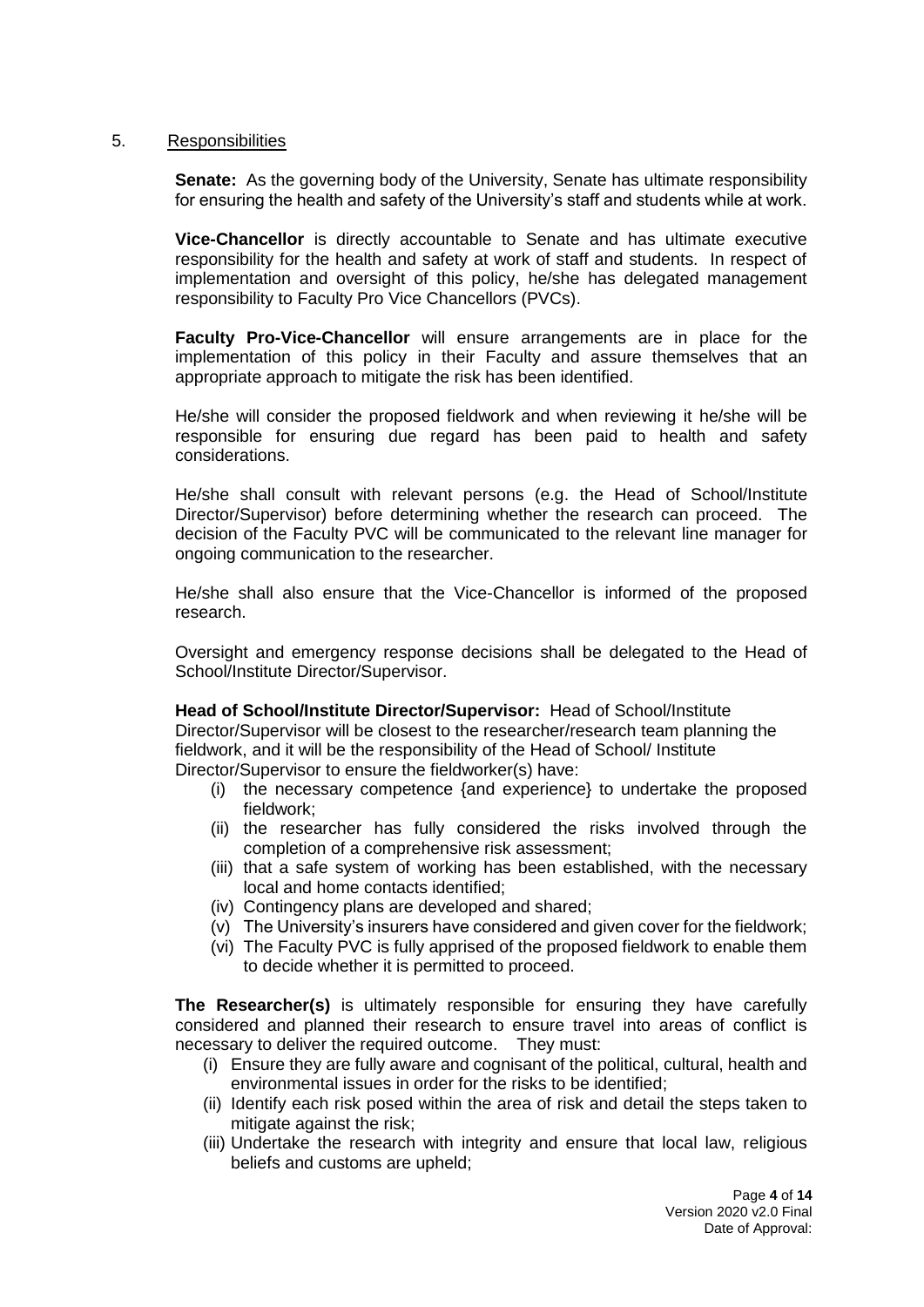(iv) Accept the decision(s) communicated by the Head of School/Institute Director/Supervisor as final.

Where there is a team of researchers travelling to an area of conflict, the PI would normally be responsible for ensuring the above steps are undertaken on behalf of the team.

6. Definitions

| Conflict Zone | Areas of the world where the British Foreign and<br>Commonwealth Office 'advise against all but essential<br>travel' due to terrorism creating extreme and imminent<br>danger, civil unrest, coups or natural disasters. |
|---------------|--------------------------------------------------------------------------------------------------------------------------------------------------------------------------------------------------------------------------|
| Fieldwork     | Any work carried out by staff or students for the                                                                                                                                                                        |

- purposes of teaching, research or other activities while representing the University off-site.
- Researcher(s) An individual, be they academic staff, contract research staff or PGR student and/or group of people undertaking fieldwork on their own and/or as part of a team.

**Note,** this definition and policy provisions exclude visiting researchers.

- Home Contact Key person within the University, such as Head of School/Institute Director/Supervisor who has been nominated and is contactable in an emergency and/or for general support.
- Local Contact **The person** or organisation who supports the researcher(s) in country/on location for the activity.
- Emergency plan **Detailed** plans about how to respond to an unforeseen/emergency situation.
- Contingency plan Detailed plans that can be put into action when and if the original plan is compromised, enabling the ongoing safety and protection of the researcher(s).
- Threat analysis Consideration of security and political threat levels, health risks and/or significant natural hazards.
- 7. Policy
- 7.1 Any proposed field trip that involves travel to a country that the Foreign and Commonwealth Office (FCO) 'advises against all but essential travel' will be considered on a case by case basis.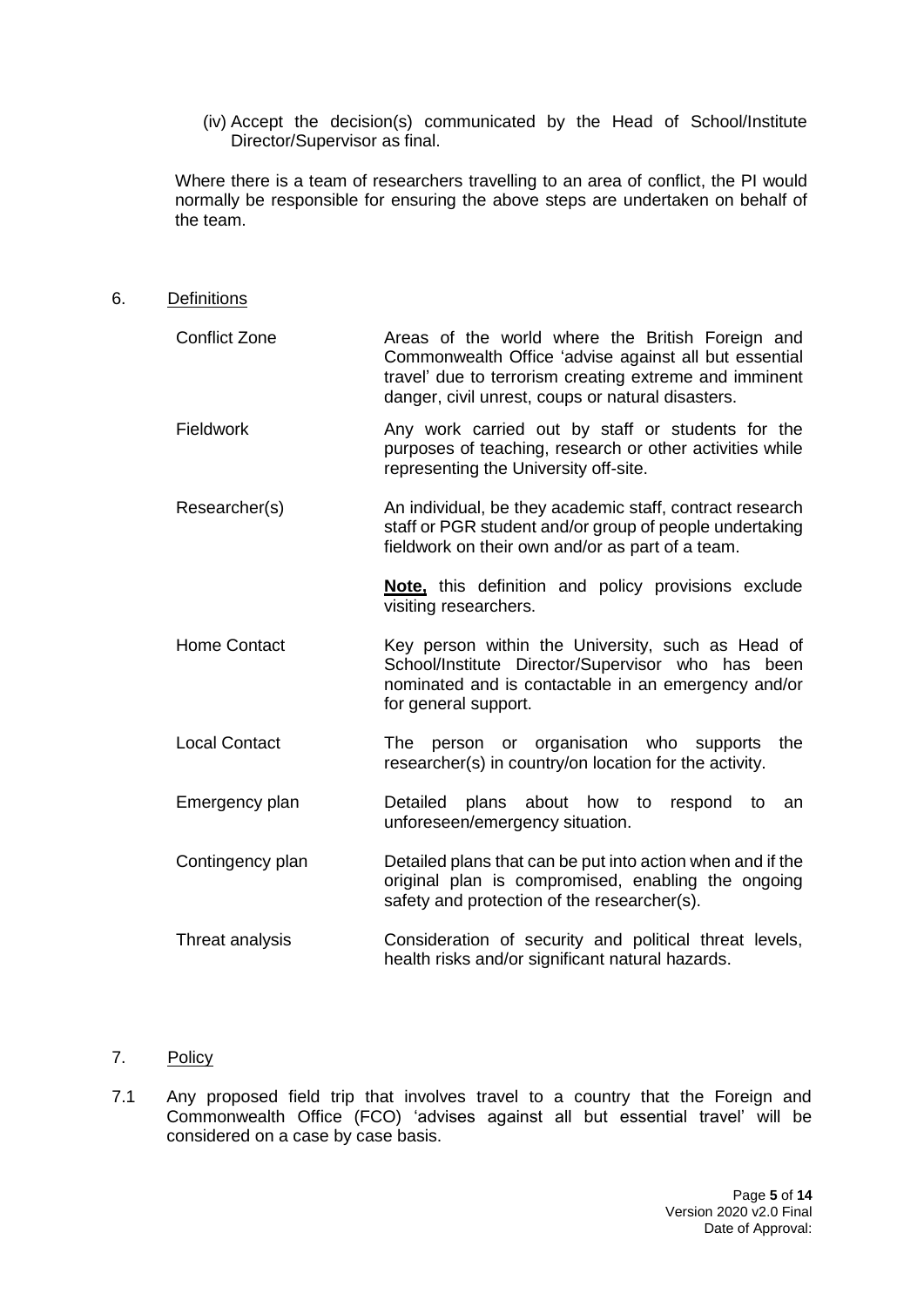- 7.2 The FCO's travel advice reflects the Government's ability to deliver consular services. The researcher is responsible for checking the FCO website and, where necessary, that of their own national government when seeking advice on whether it is safe to travel or not.
- 7.3 The research must be adequately planned, sufficiently in advance of any intended departure, to allow for due consideration of the research proposal by relevant internal staff and external providers.
- 7.4 As part of the planning process a detailed research protocol must be developed. Where necessary the research protocol will be reviewed in accordance with the University's Policy on the Ethical Approval of Research. The protocol must clearly describe the intended research and provide a detailed rationale. The methodology must be clearly described and it should address the following:
	- 7.4.1 What activities are to be undertaken;
	- 7.4.2 Who will be involved in the research (researcher and research participant(s));
	- 7.4.3 The research location(s);
	- 7.4.4 When the research will be conducted and duration of fieldwork;
	- 7.4.5 How the research will be managed;
	- 7.4.6 Where the researcher will be located, accommodation and travel;
	- 7.4.7 What local contact/support arrangements are to be in place;
	- 7.4.8 What travel documents are required and/or health vaccinations and/or authorisations/legislation to be complied with;
	- 7.4.9 The communication arrangements with Home and Local Contacts;
	- 7.4.10 Emergency and contingency planning arrangements;
	- 7.4.11 Budget to undertake the fieldwork.
- 7.5 For environments that the FCO 'advises against all but essential travel' it is fundamental to analyse all potential threats. Consideration must be made of the security, political, violence threat levels, any significant natural risks and/or potential risks to personal health. The research must be considered in the context of the environment wherein it will be conducted.
- 7.6 The researcher should ensure that risk to themselves and risk to those participating in the research are carefully considered.
- 7.7 The researcher should familiarise themselves with local laws, customs, religious beliefs and behaviours as part of the risk analysis. Cognisance of this will be reflected in the research design. Likewise the transfer of data, samples (human or environmental) and relevant information collated from participants will also be detailed as part of the design.
- 7.8 Risks identified in paragraphs 7.4, 7.5, 7.6 and 7.7 must be documented in a risk assessment, further guidance is provided in Annex 1. When documenting these risks, emergency and contingency plans must be considered as an integral part of the risk assessment. The risk assessment should also clearly identify all additional further actions required before the field trip can proceed.
- 7.9 This risk assessment must be considered within the School/Institute. Where possible, staff with experience of the culture/environment and who have a political awareness of the country should be involved in the risk assessment review. By ensuring staff with relevant expertise are involved, this should facilitate the Head of School/Institute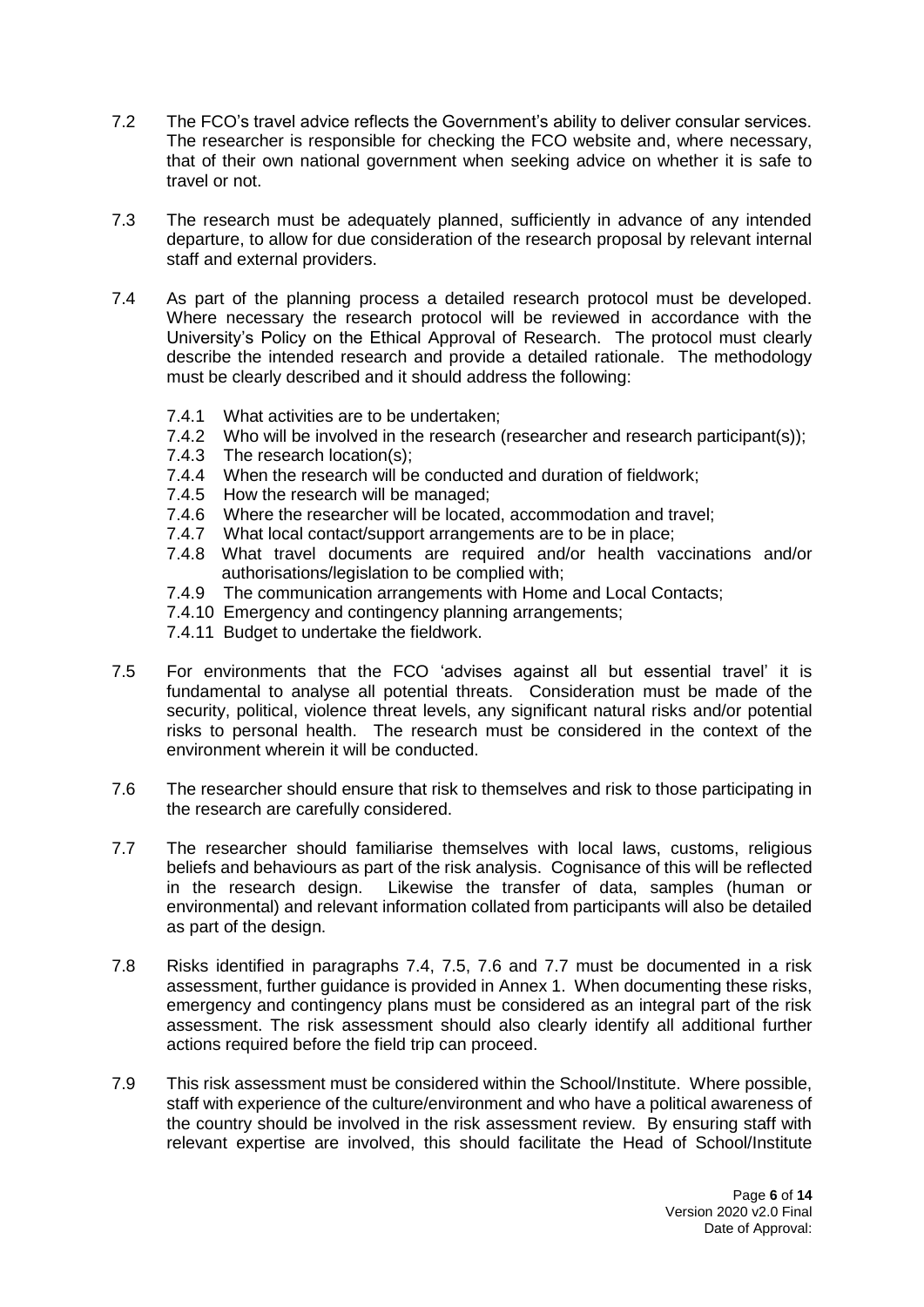Director in providing the necessary information and/or assurance(s) to the Faculty PVC.

- 7.10 The benefits of the fieldwork will be considered when determining the intrinsic or residual risks involved. However, the University is legally required to determine whether a risk has been controlled 'so far as is reasonably practicable' (Health and Safety Executive).
- 7.11 The risk assessment must be provided to colleagues in the Insurance Office who can liaise with the University's insurance broker. The University's insurers may respond indicating the conditions, normally an additional premium, under which insurance will be offered. In cases where the decision to travel is approved, costs of additional insurance premiums should normally be borne by the Researcher, as part of the research grant. Costs should be borne by the School when approved travel is undertaken by students.
- 7.12 The University's insurance cover is only extended to staff and students of the University. In the event that the fieldwork group consists of persons who are not part of Queen's University Belfast, they need to arrange their own insurance.

In accordance with the requirements of the University insurance brokers, the researcher must contact the University's Insurance Services Office, part of the Finance Directorate, which will liaise with the specialists designated to advice on travel risk management. Staff from the Insurance Office will advise the researcher, who in turn must discuss all issues with their Home Contact(s).

- 7.13 Staff/Students must also complete the University's travel notification form, found on the [Insurances Services](https://www.qub.ac.uk/directorates/FinanceDirectorate/visitors/insurance/travel-insurance/) webpages.
- 7.14 The risk assessment must be a 'live document' and maintained throughout the period the researcher is conducting fieldwork. Updates should be communicated to the Home Contact.
- 7.15 In cases where the FCO 'advises against all but essential travel' while a researcher is already there, it is the responsibility of the researcher to monitor the evolving situation, liaise closely with the Home Contact who, in turn, can contact the Finance Directorate to take advice regarding insurance. The researcher(s) may be asked to return to Belfast or to undertake specific actions to mitigate the risk(s) pertinent to the developments in-country.
- 7.16 Researchers must consider their personal training needs, both in terms of the research to be undertaken but importantly their personal safety and emergency response. Training needs should also be considered as part of the risk assessment and discussed with a specialist provider. A list of these is attached as Annex 2.
- 7.17 As a minimum all field researchers will have basic first aid training, further information can be sought from Safety Services.
- 7.18 The research supervisor, line manager, Head of School and/or Institute Director must review the training and competence of the researcher. This review should lead to further discussions where additional needs are identified. The review of training and competence should also inform the decision making process as to whether the research can proceed.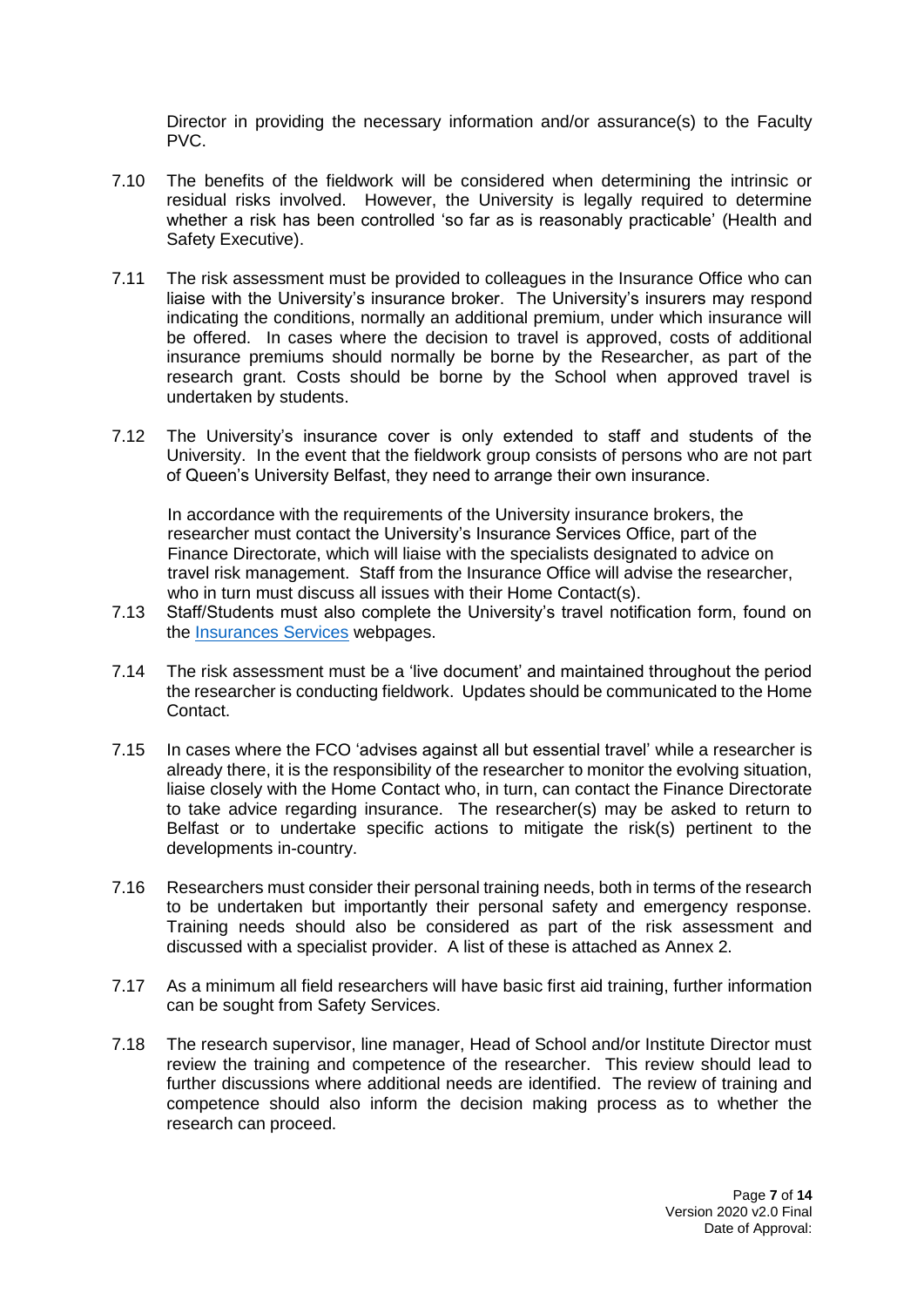- 7.19 While the researcher is on fieldwork, communication with the Home Contact is vital. Prior to departure, a communication protocol must be developed that will address the method(s) and frequency of communication to be used, and the procedure to be followed should communication not occur within an agreed timeframe.
- 7.20 As part of the risk assessment, the researcher must consider travel advice in sufficient time to access vaccinations and other relevant prophylaxis medication. Where the researcher is taking medication, they must ensure sufficient is taken with them to cover a period beyond the planned timeframe for fieldwork. Care should be taken to ensure that medications do not compromise the researcher when passing through border controls and entering/exiting countries. Should there be potential for this to occur, suitable arrangements must be made to carry the necessary documentation for the medication to be carried.
- 7.21 Each researcher must consider their own level of fitness and what is required to complete the research.
- 7.22 It is highly unlikely that any such travel will be undertaken by undergraduate or taught postgraduate students. Should approved travel of this kind be undertaken by a group of researchers, then lead investigators are responsible for the duty of care to their research team.
- 7.23 Researchers who plan to travel to a country from which they originate must also comply with this policy, as they are representing the University and undertaking an activity which may pose a greater risk to them.
- 7.24 If a decision is taken not to allow the travel to be undertaken, or if the insurance broker refuses to provide cover or the cost of cover is prohibitive, then the researcher (and supervisor, if the researcher is a student) will be informed in writing by the Head of School/Institute Director/Supervisor that the trip is not insured, and that the research trip should not be undertaken.
- 7.25 The operation of all these procedures should be consistent with the University's Travel [policy.](https://www.qub.ac.uk/directorates/FinanceDirectorate/Staff/finance-services/insurance/travel-insurance-policy/)
- 7.26 All Researchers returning from hostile environments will undergo debriefing with their Supervisor/Line Manager/Institute Director. Any concerns for the physical or mental well-being of the Researcher will be addressed through the University's Occupational Health structures.

#### 8. References

Guidance on Health and Safety in Fieldwork. Universities Safety and Health Association (USHA) in association with Universities and Colleges Employers Association (UCEA). May 2011.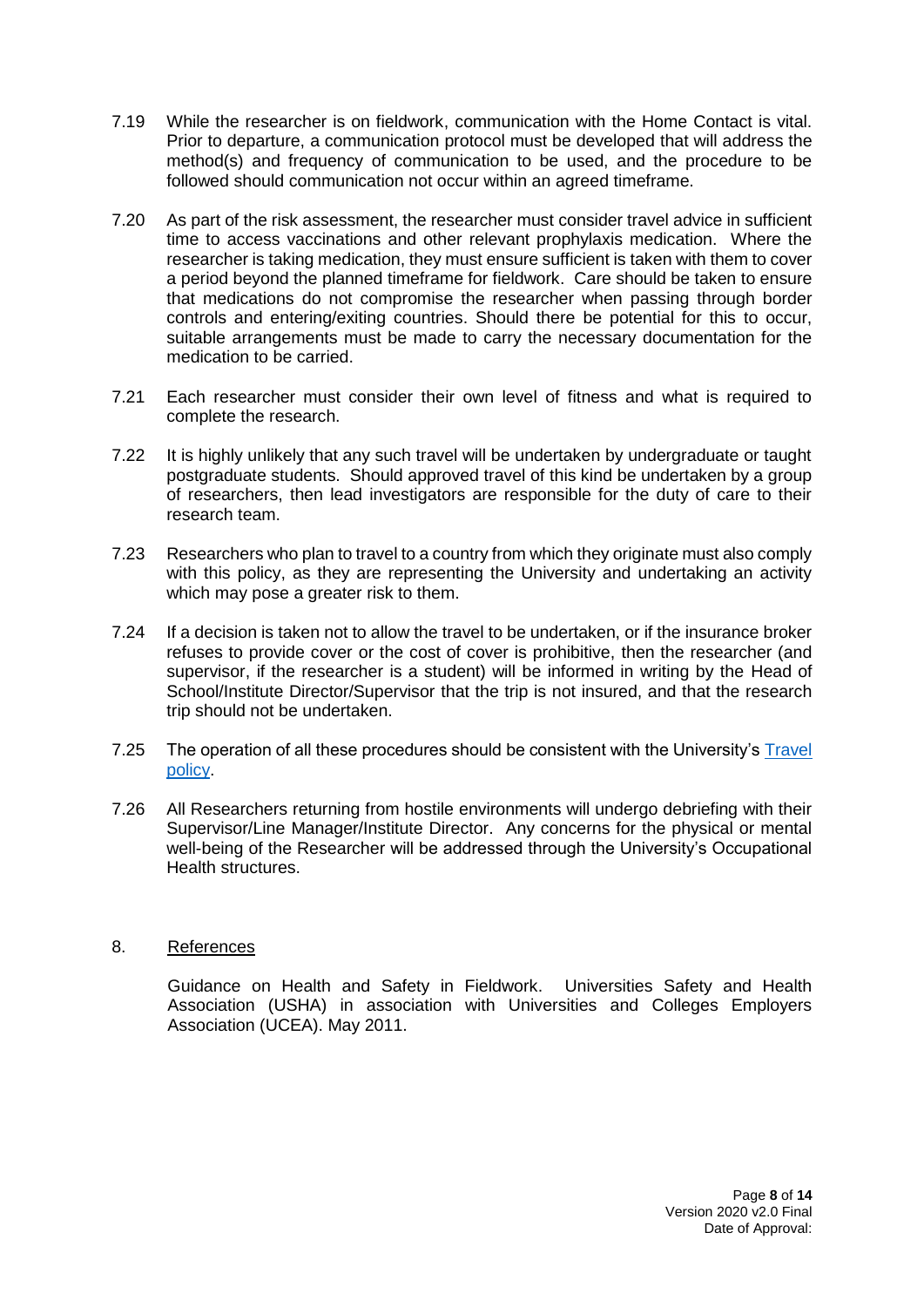#### **Annex 1 – Risk Assessment**

Travelling to an area of civil unrest and political instability requires a detailed assessment of the identified risks by the activity planned. All risk assessments should be undertaken by the person who plans to undertake the fieldwork, or the person co-ordinating the fieldwork. The risk assessment should include the risks to both those participating in the fieldwork and others who may be affected.

The purpose of the risk assessment is to document carefully the activities involved, identify the foreseeable hazards and risks associated with those activities and to describe the control measures to be implemented to reduce the risks.

The following table has been provided to prompt the researcher when developing the risk assessment. Each risk assessment should be individual to the research being conducted within the intended location. It should include and reference the sources of information used to inform the risk assessment.

| <b>Environmental Threat</b>                                                                                                                                                                                                           |                                                                                                                                                                                                                                                                                                                                                                                                                       |                         |
|---------------------------------------------------------------------------------------------------------------------------------------------------------------------------------------------------------------------------------------|-----------------------------------------------------------------------------------------------------------------------------------------------------------------------------------------------------------------------------------------------------------------------------------------------------------------------------------------------------------------------------------------------------------------------|-------------------------|
| <b>Consideration or Threats</b>                                                                                                                                                                                                       | How risk has been considered/mitigated<br>e.g.                                                                                                                                                                                                                                                                                                                                                                        | Review panel's comments |
| Describe in detail:<br>Socio-political instability;<br>Lawlessness/criminal elements in the<br>society;<br>Patterns of attacks on civilians and<br>$\bullet$<br>overseas travellers, timing of attacks<br>and groups conducting them. | Demonstrate socio-political and cultural<br>awareness;<br>Detail UK Foreign and Commonwealth<br>Office advice:<br>Detail advice sought from "Control<br>Risks" or other security advice provider.<br>What personal safety and security<br>awareness and specific training needed<br>or taken in the past.<br>What are the emergency procedures in<br>the event of risk to personal safety e.g.<br>through kidnapping. |                         |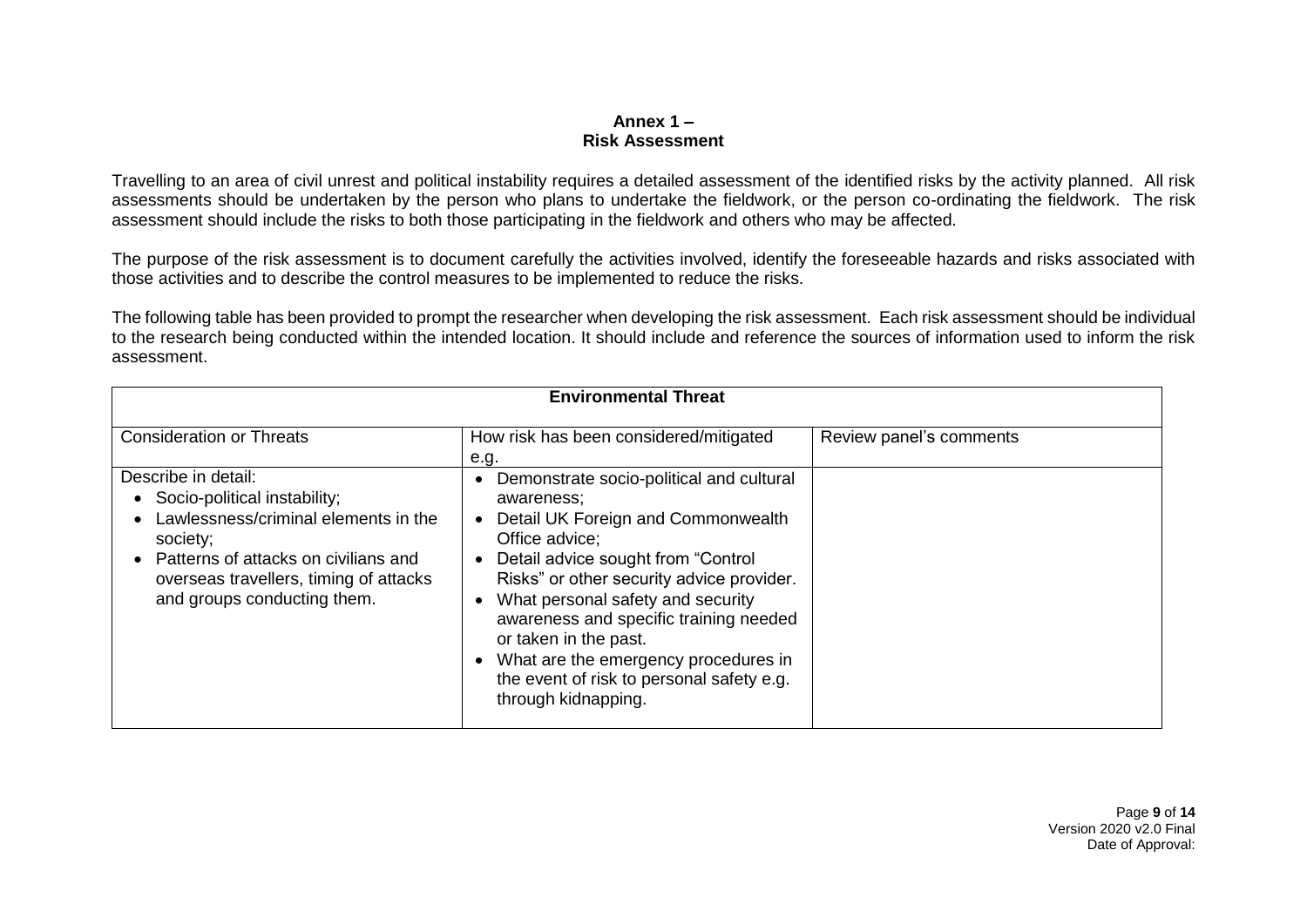| Travel/Accommodation and other logistical matters                                                                                                                                                                                                                                                                                                |                                                                                                                                                                                                                                                                                                                                                                                                                                                                                                                                                                                                                                                                                                                                                                                                                                                                                                                   |                         |
|--------------------------------------------------------------------------------------------------------------------------------------------------------------------------------------------------------------------------------------------------------------------------------------------------------------------------------------------------|-------------------------------------------------------------------------------------------------------------------------------------------------------------------------------------------------------------------------------------------------------------------------------------------------------------------------------------------------------------------------------------------------------------------------------------------------------------------------------------------------------------------------------------------------------------------------------------------------------------------------------------------------------------------------------------------------------------------------------------------------------------------------------------------------------------------------------------------------------------------------------------------------------------------|-------------------------|
| <b>Consideration or Threats</b>                                                                                                                                                                                                                                                                                                                  | How risk has been considered/mitigated<br>e.g.                                                                                                                                                                                                                                                                                                                                                                                                                                                                                                                                                                                                                                                                                                                                                                                                                                                                    | Review panel's comments |
| Detail:<br>Travel arrangements to and from the<br>country;<br>How internal travel will be managed.<br>Consider issues such as immigration<br>and customs;<br>Use of public transport and/or hire of<br>vehicles;<br>Accommodation to be used – public<br>or private residences; security<br>arrangements at accommodation.<br>Access to finances | Determine what travel insurance is<br>$\bullet$<br>required, check for kidnap and ransom<br>cover, if applicable;<br>Consider necessary visas - have visa<br>restrictions been considered/detailed?<br>• Check passport expiry dates and<br>requirements for country of destination;<br>Carry secondary sources of ID (e.g.<br>copies of passport, insurance<br>information, telephone numbers and<br>contact details for Embassy,<br>Consulates).<br>• Is public transport regulated? If yes,<br>how.<br>• Have you checked the credentials of<br>any additional personnel hired in country<br>to act as driver etc.?<br>• Is planned accommodation in a secure<br>zone, what security is in place? What<br>incidences have occurred there<br>previously?<br>• What availability is in place for<br>emergency funds in the event of<br>money/card thefts? The Researcher<br>should ensure insurance covers this. |                         |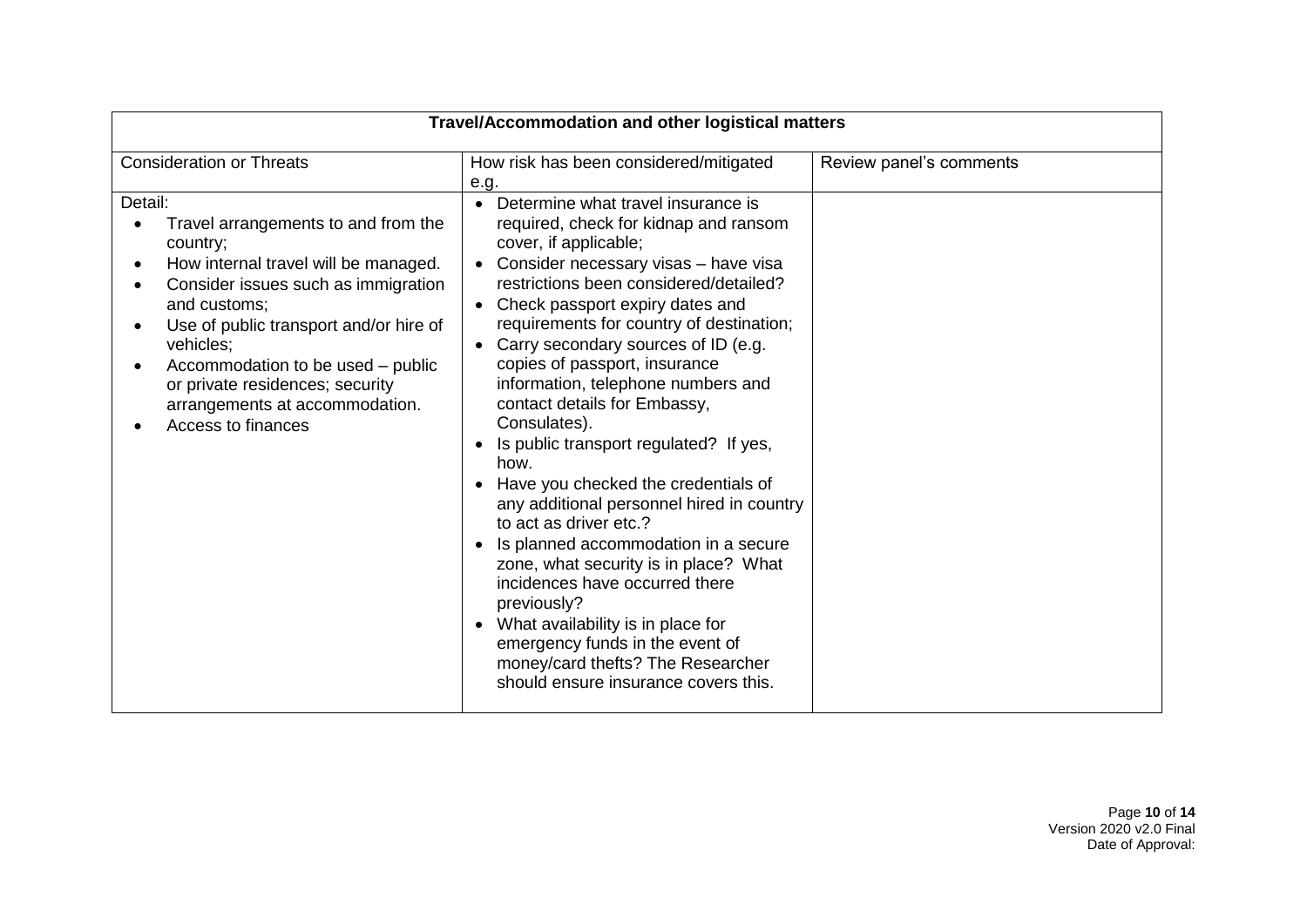| <b>Conducting Research</b>                                                                                                                                                                                                                                                                                                                                                                                                                                |                                                                                                                                                                                                                                                                                                                                                                           |                         |
|-----------------------------------------------------------------------------------------------------------------------------------------------------------------------------------------------------------------------------------------------------------------------------------------------------------------------------------------------------------------------------------------------------------------------------------------------------------|---------------------------------------------------------------------------------------------------------------------------------------------------------------------------------------------------------------------------------------------------------------------------------------------------------------------------------------------------------------------------|-------------------------|
| <b>Consideration or Threats</b>                                                                                                                                                                                                                                                                                                                                                                                                                           | How risk has been considered/mitigated<br>e.g.                                                                                                                                                                                                                                                                                                                            | Review panel's comments |
| Detail the culture and its acceptability<br>of research outlining what might be<br>considered the acceptable norm.<br>Will research be overt/covert?<br>How will informed consent be<br>addressed?<br>Where, what, when and how will the<br>research be conducted?<br>Refer to paragraph 6.4 in policy<br>section for further considerations.<br>What are the threats to personal<br>safety and security when undertaking<br>the research in the country? | Consider and describe how<br>$\bullet$<br>participants are to be recruited in an<br>ethical manner.<br>How research integrity shall be<br>$\bullet$<br>maintained?<br>How research data will be protected?<br>$\bullet$<br>How will the researcher protect<br>$\bullet$<br>themselves?                                                                                    |                         |
|                                                                                                                                                                                                                                                                                                                                                                                                                                                           | <b>In-Country Contacts</b>                                                                                                                                                                                                                                                                                                                                                |                         |
| <b>Consideration or Threats</b>                                                                                                                                                                                                                                                                                                                                                                                                                           | How risk has been considered/mitigated<br>e.g.                                                                                                                                                                                                                                                                                                                            | Review panel's comments |
| What contacts are available to provide in-<br>country support, and in what capacity will<br>they operate?                                                                                                                                                                                                                                                                                                                                                 | How will local contacts be accessed,<br>$\bullet$<br>used for everyday support, used for<br>contingency and emergency planning?<br>How are they known to the<br>$\bullet$<br>researcher?<br>Describe previous work with identified<br>$\bullet$<br>persons;<br>Detail how information regarding in-<br>$\bullet$<br>country contacts will be shared with<br>Home Contact. |                         |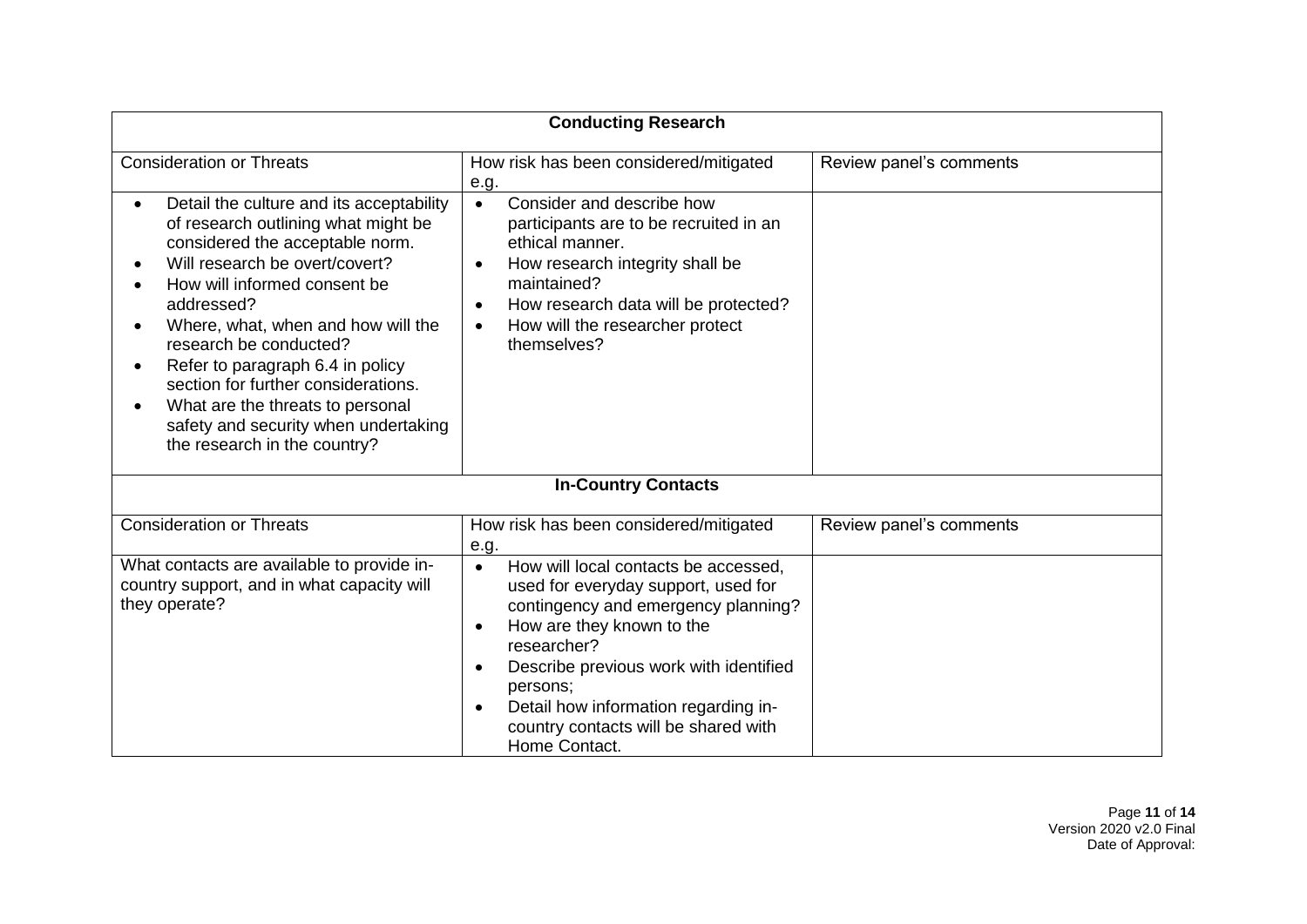| <b>On-going Communication</b>                                                                                                                                                             |                                                                                                                                                                                                                                                                                                                                                                                                                                                                                                                                                                                                                    |                         |
|-------------------------------------------------------------------------------------------------------------------------------------------------------------------------------------------|--------------------------------------------------------------------------------------------------------------------------------------------------------------------------------------------------------------------------------------------------------------------------------------------------------------------------------------------------------------------------------------------------------------------------------------------------------------------------------------------------------------------------------------------------------------------------------------------------------------------|-------------------------|
| <b>Consideration or Threats</b>                                                                                                                                                           | How risk has been considered/mitigated<br>e.g.                                                                                                                                                                                                                                                                                                                                                                                                                                                                                                                                                                     | Review panel's comments |
| Detail the communication plan with both the<br>Home and Local contacts, addressing<br>matters such as method, frequency,<br>contingency plans should communication<br>channels breakdown. | Develop a detailed communication<br>$\bullet$<br>plan to include all phone numbers,<br>alternative email address, skype,<br>what's app and other communication<br>accounts.<br>Provide and take with you contact<br>$\bullet$<br>information for all local<br>accommodations, transport, Local<br>contacts, relevant consular office<br>contacts for researchers home nation.<br>What procedure has been developed<br>$\bullet$<br>to address communication failures?<br>How will help be summoned in the<br>$\bullet$<br>event of an emergency and from<br>whom?<br>How will you communicate with next of<br>kin? |                         |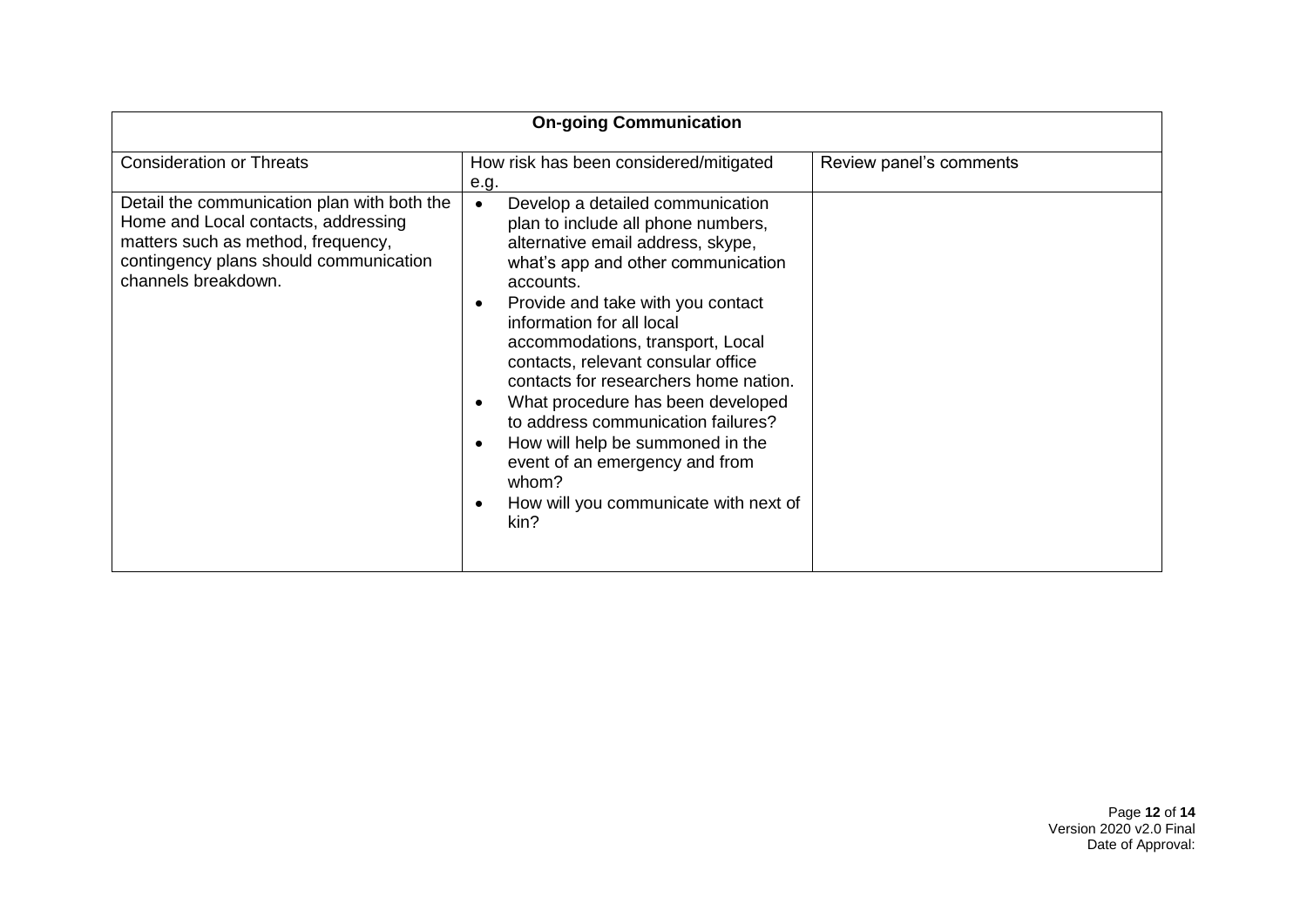| <b>Health and Well-being</b>                                                                                                                                                                                                                                                      |                                                                                                                                                                                                                                                                                                                                                                                                                                                                                                                                        |                         |
|-----------------------------------------------------------------------------------------------------------------------------------------------------------------------------------------------------------------------------------------------------------------------------------|----------------------------------------------------------------------------------------------------------------------------------------------------------------------------------------------------------------------------------------------------------------------------------------------------------------------------------------------------------------------------------------------------------------------------------------------------------------------------------------------------------------------------------------|-------------------------|
| <b>Consideration or Threats</b>                                                                                                                                                                                                                                                   | How risk has been considered/mitigated<br>e.g.                                                                                                                                                                                                                                                                                                                                                                                                                                                                                         | Review panel's comments |
| The Researcher must consider their own<br>health and well-being before travel. In<br>particular, their fitness to perform the<br>research, any existing health conditions that<br>need ongoing medication, what<br>vaccinations and prophylaxis (such as<br>malaria) is required. | Detail the medical advice sought prior<br>$\bullet$<br>to travel:<br>Identify additional vaccinations<br>$\bullet$<br>required for travel area;<br>How Researchers plan to protect<br>$\bullet$<br>themselves from insect/animal bites,<br>food and/or water contamination<br>What first aid training is in place and<br>$\bullet$<br>how medical emergencies will be<br>addressed?<br>What is the procedure in the event of<br>$\bullet$<br>medical emergency, who to be notified<br>(this should also include medical<br>insurance). |                         |

Panel's summary following consideration of the risk assessment: